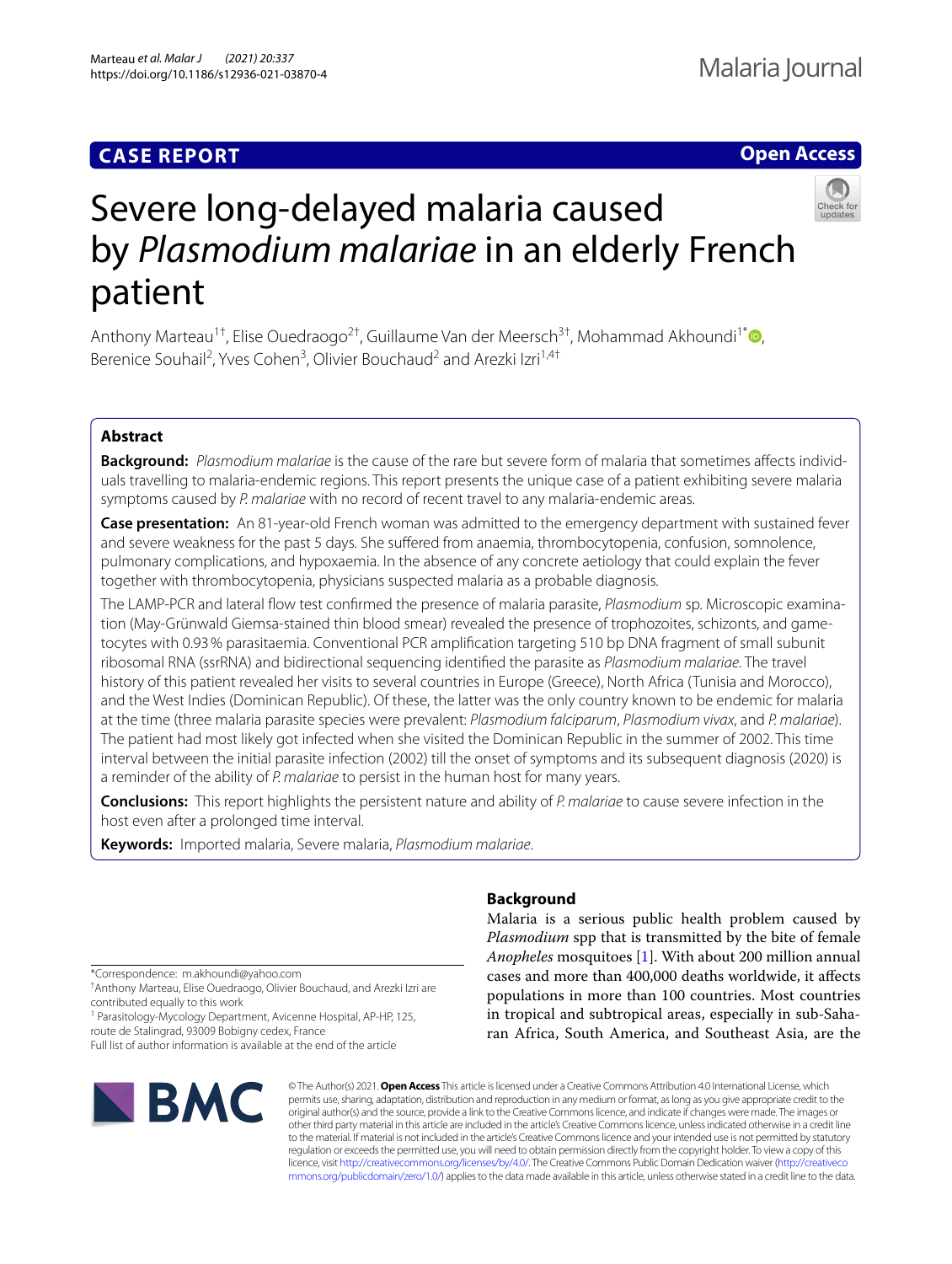worst affected  $[2-4]$  $[2-4]$ . Malaria is the most common cause of travel-associated tropical diseases among travellers [\[5](#page-3-3)]. Five species of malaria parasites (*Plasmodium falciparum*, *Plasmodium vivax*, *Plasmodium ovale*, *Plasmodium malariae* and *Plasmodium knowlesi)* can infect humans, of which *P. falciparum* and *P. vivax* are the most common. *Plasmodium falciparum* causes malaria with severe clinical symptoms [\[6](#page-3-4)]. Fever, chills, headache, fatigue, nausea, and vomiting are some of the most common clinical indications of the disease [[7\]](#page-3-5). Most malaria-related deaths are caused by *P. falciparum*, but severe malaria cases have also been described with *P. vivax*, and to a lesser extent with *P. malariae*, *P. knowlesi* and *P. ovale* [\[8](#page-3-6), [9\]](#page-3-7).

*Plasmodium malariae* usually causes a mild form of malaria prevalent in some parts of Africa, South America, Asia, and the Western Pacifc [\[10](#page-3-8)[–13\]](#page-3-9). It has the longest incubation period among all *Plasmodium* species, ranging between 18 and 40 days, which sometimes even last for several years [[14\]](#page-3-10). Infection is often asymptomatic, but in rare severe cases, the disease progresses rapidly and, in the absence of treatment, may lead to death within hours or days [[9,](#page-3-7) [13](#page-3-9)].

This report describes the case of an elderly patient with no recent history of travel to a malaria-endemic country, but was diagnosed with a severe form of malaria caused by *P. malariae*.

# **Case presentation**

On June 3rd, 2020, an 81-year-old French woman was admitted to the emergency department of a Paris hospital, for continuous fever and severe weakness for 5 days. On arrival, she had a mild fever (38.5 °C). She had a past medical history of chronic obstructive pulmonary disease (COPD) due to smoking (60 packs/year) and depression. Her past travel itinerary revealed her trips to Greece (2000), Dominican Republic (2002), Morocco (2010), Greece (2013 and 2015), and more recently to Tunisia (2019).

Cell blood count examination revealed moderate anaemia (10.8  $g/dL$ , N=12-16  $g/dL$ ), thrombocytopenia (65\*10<sup>9</sup>/L, N=150–400\*10<sup>9</sup>/L), lymphocytopenia  $(0.3*10<sup>9</sup>/L, N=1-4*10<sup>9</sup>/L)$ , and normal leukocyte count  $(5.5*10<sup>9</sup>/L, N=4-10*10<sup>9</sup>/L)$ . The biochemical analyses of blood showed a normal creatinine (83µmol/L, 45–84  $\mu$ mol/L) and glucose level (6.5mmol/L), a pH of 7.45, and an imbalance in electrolytes (Na=126mmol/L,<br>CL=93mmol/L, K=4mmol/L, and plasma lac- $CL = 93$ mmol/L,  $K = 4$ mmol/L, and plasma tate=3.3mmol/L). A liver function test revealed ALT (38U/L) within normal range but an elevated AST (92U/L) with subsequent high C-reactive protein levels (84  $mg/L$ , N < 5  $mg/L$ ). The blood tests were repeated a few days later, which showed a sudden decrease of

thrombocytopenia  $(35*10^9/L,$  $/L$ ,  $N = 150 - 400^* 10^9 / L$ and an elevated level of C-reactive protein (165 mg/L, N<5 mg/L). Urine analysis showed Na<20 mmol/L,  $K=50$  mmol/L; Urea = 323 mmol/L; Creatinine = 8.8 mmol/L. The clinical examination showed difficulty in swallowing and crepitations in the right lung. There were no abnormal respiratory, urinary, or digestive indications. Three days later, the thoraco-abdomino-pelvic computed tomography (CT) scan revealed a centrilobular emphysema probably related to the earlier history of COPD. No pulmonary edema or hepatosplenomegaly was seen. As inhalation pneumopathy was suspected, presumptive treatment with antibiotics Ceftriaxone (2 g/ day) and Metronidazole (1.5 g/day) was given for 7 days. The patient was transferred to the ICU Department of Avicenne Hospital (Bobigny, France) on June 9th 2020, due to deterioration in her health condition along with hypoxemia (89%). The patient was given supplemental oxygen at 2 L/minute. The clinical examination revealed a fever (39 °C), hypotension (90/50mmHg), confusion, somnolence (Glascow Coma  $Scale=14$ ) without sensory-motor deficits, cold peripheries, and diarrhoea. The history of frequent travels, sustained fever, along with thrombocytopenia suggested signs of malaria disease.

The LAMP-PCR (Alethia<sup>®</sup> Malaria, Meridian Bioscience) and lateral fow test (VIKIA® Malaria Ag Pf/Pan, Biomérieux, France) confrmed the presence of malaria parasite, *Plasmodium* sp. Microscopic examination (May-Grünwald Giemsa-stained thin blood smear) revealed the presence of trophozoites, schizonts, and gametocytes with 0.93% parasitaemia. The particular band-form trophozoites, and other species-specifc developmental stages of the parasite within RBC validated the presence of *P. malariae* (Fig. [1](#page-2-0)). Conventional PCR amplifcation targeting 510 bp DNA fragment of small

subunit ribosomal RNA (ssrRNA) and bidirectional sequencing identified the parasite as *P. malariae* [[15\]](#page-3-11). The patient was thus treated with chloroquine (10 mg/kg oral tablet in d1 and d2, and 5 mg/kg in d3) and 1 L/6 h IV perfusion of NaCl. The MGG-stained thick blood smears were examined on day 3 and day 7, after being shifted from ICU to a general ward, and a favourable evolution was observed within 5 days, with negative microscopy on d7.

# **Discussion and conclusion**

France has one of the highest number of malaria cases reported in returned travellers, with about 5000 cases per year [\[4](#page-3-2), [16](#page-3-12)]. Around 95% of the malaria cases are observed in people returning from malaria-endemic sub-Saharan African countries [\[4](#page-3-2)]. *Plasmodium falciparum* alone is responsible for 85% of malaria cases and makes up about  $12-14\%$  of severe cases of malaria  $[4, 17]$  $[4, 17]$  $[4, 17]$  $[4, 17]$  $[4, 17]$ .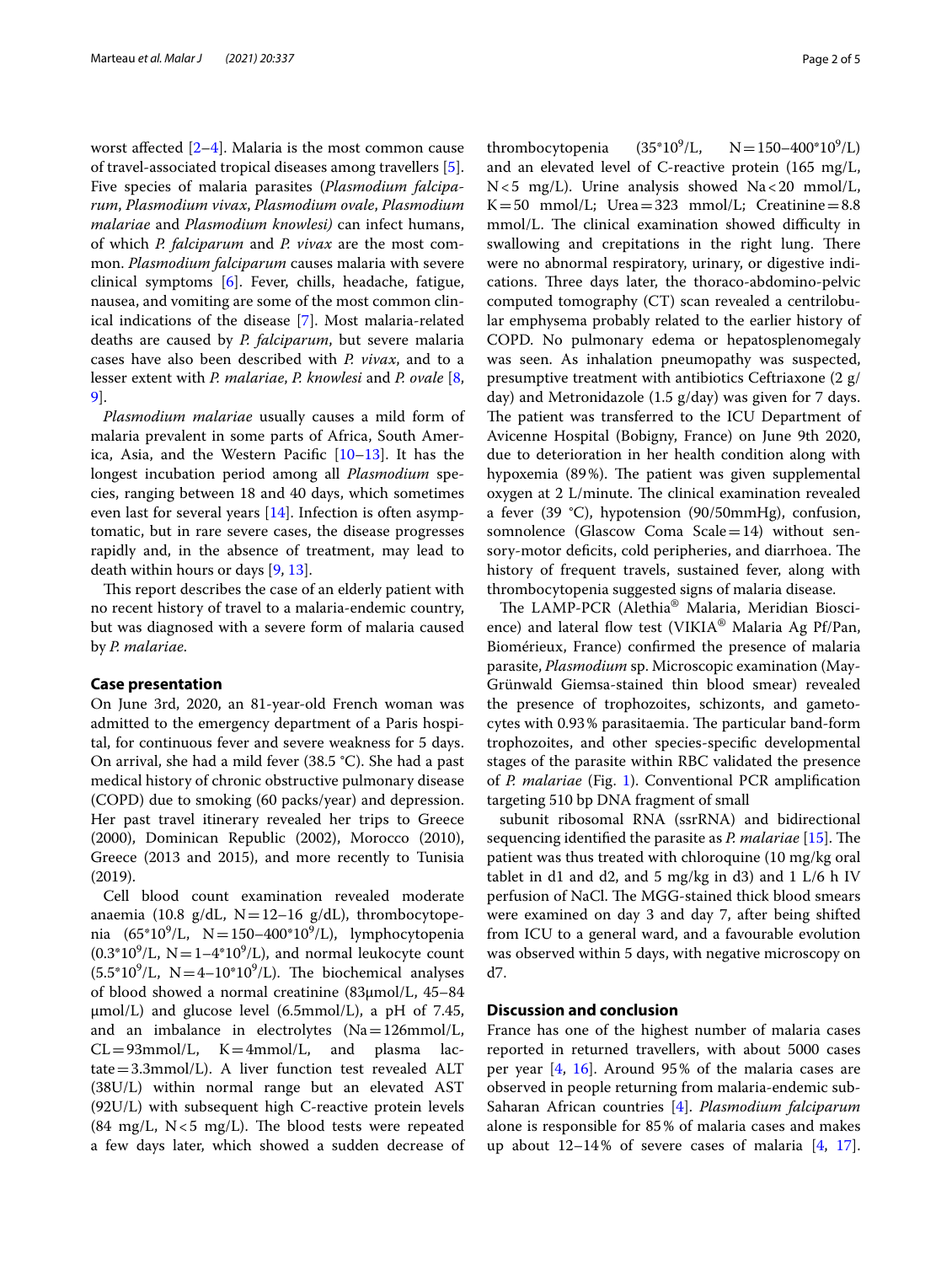

<span id="page-2-0"></span>Nevertheless, some reports of local cases have also been documented in metropolitan France [[18–](#page-3-14)[20\]](#page-3-15).

*Plasmodium malariae* is a less frequent but widely distributed species worldwide. Although it does not cause a relapse, it can latently persist in the human host for many years. The parasite can survive in the human host at lowlevel parasitaemia for decades that sometimes manifest in chronic morbidity  $[21, 22]$  $[21, 22]$  $[21, 22]$  $[21, 22]$ . This low parasitaemia is likely due to the fewer merozoites released from schizonts, extended duration of the erythrocytic stage of the parasitic life cycle, preferential invasion of erythrocytes, and host immunity [\[23](#page-3-18)]. Severe complications in malaria are rare in patients infected with *P. malariae* (known only in about 2% cases) [[9\]](#page-3-7). Severe anaemia, cerebral malaria, convulsions, pulmonary issues, acute kidney injury, and renal impairment are the common complications found in patients infected with *P. malariae* [[23](#page-3-18)[–25](#page-3-19)]. The renal impairment can happen due to haemodynamic dysfunction or overt immune response and can be manifested as proteinuria, microalbuminuria, or urinary casts [\[26](#page-3-20)]. Malaria caused by *P. malariae* is usually seen in older people  $[22]$  $[22]$  $[22]$ . The case study presented here is of an elderly woman who sufered from fever, confusion, somnolence, pulmonary issues, and hypoxaemia. All life cycle stages of *P. malariae* were visible in blood smear, indicating that no splenic sequestration occurred in the patient (Fig. [1](#page-2-0)). According to World Health Organization guideline 2001 and French recommendation 2017, the patient's symptoms of somnolence and confusion were considered as a case of severe malaria. A thorough literature search revealed 7 severe cases of malaria caused by *P. malariae* reported from Bangladesh, Indonesia, Ivory Coast, Italy, Nigeria, Senegal, and the USA [\[22](#page-3-17), [24,](#page-3-21) [25](#page-3-19), [27–](#page-3-22)[30\]](#page-3-23). Out of these, four cases were of returned travellers from malariaendemic regions, and the rest being residents of malariaendemic areas [[27,](#page-3-22) [28](#page-3-24)]. It is thus highly likely that this patient was probably infected in Punta Cana (Dominican

Republic) where she stayed for 15 days. Despite the reintroduction of *P. vivax* in southern Europe [[31\]](#page-3-25), it is unlikely that she was infected in Greece. Furthermore, Morocco and Tunisia have been malaria-free countries since 2010 and 2015, respectively [[32,](#page-3-26) [33\]](#page-3-27). At least three species, *P. falciparum*, *P. vivax*, and *P. malariae* have been reported from the Dominican Republic [\[34–](#page-4-0)[36\]](#page-4-1). In addition, the long time interval between the initial malaria infection in the Dominican Republic (as the sole known endemic region of malaria among travelled countries) in 2002 and diagnosis of the disease in 2020 is a reminder of the competency of *P. malariae* to persist in the human host for many years. The patient inhabited in a city close to the Charles de Gaulle Airport (one of the overcrowded airports in the world with the highest number of passenger transfers) in Paris which suggested the possibility of airport malaria [\[37](#page-4-2)]. Nevertheless considering a signifcant distance between the residence of the patient and Charles de Gaulle Airport (about 12 km distance), this option was only considered secondary. She never took any malaria prophylactic measures. This report highlights the importance of collecting detailed travel itineraries from travellers or immigrants coming from malaria-endemic regions and emphasizes the requirement of awareness among clinicians for timely diagnosis and efective treatment.

In patients with severe malaria, early diagnosis is crucial in preventing complications that can be life-threatening. In addition, to improve survival rates, treatment with anti-malarial drugs and supportive measures should be initiated as early as possible. In the present case, cumulative clinical, biochemical, parasitological, and molecular test results allowed the physicians to diagnose the disease with minimal time delay. Subsequently, the patient was treated with chloroquine, the WHO-recommended medication for malaria due to *P. malariae* [[38,](#page-4-3) [39](#page-4-4)]. Clinicians should be aware of the potential complications associated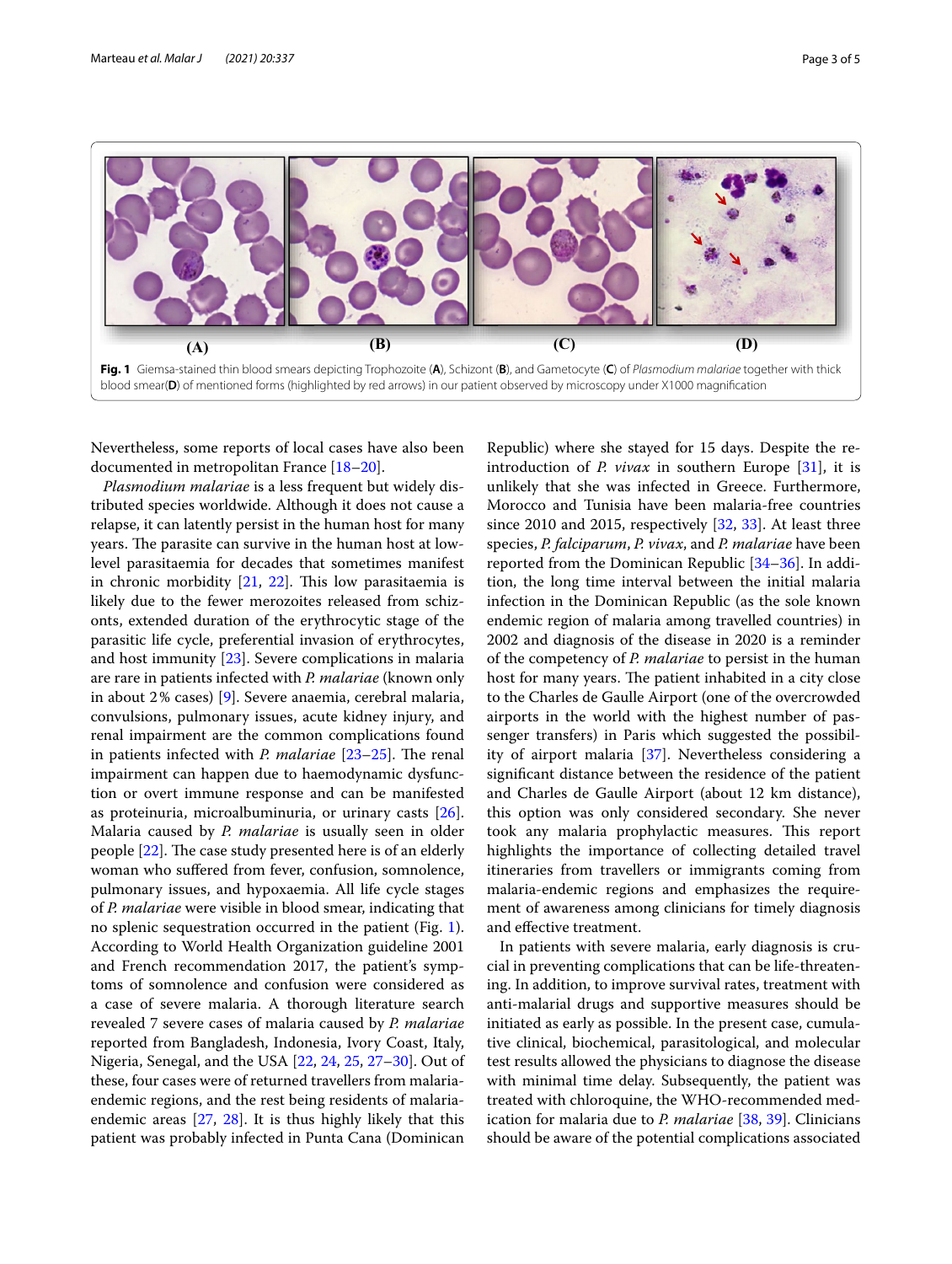# with *P. malariae* infection and that the early diagnosis is the key to save lives.

#### **Acknowledgements**

Not applicable.

## **Authors' contributions**

Conceptualization: AM, OB, and AI; Clinical and molecular diagnosis: AM, MA, EO, GVDM, BS, YC, OB and AI, writing—original draft preparation, MA and AM, writing—review and editing, MA, OB, and AI. All authors have read and agreed to the published version of the manuscript.

## **Funding**

There is no fnancial support for this study.

#### **Availability of data and materials**

Not applicable.

# **Declarations**

## **Ethical approval**

The informed consent was obtained from the patient for publication of this case report.

## **Conflict of interest**

The authors declare no conficts of interest.

#### **Consent for publication**

Written consent was obtained from the patients for publication.

## **Author details**

1 Parasitology-Mycology Department, Avicenne Hospital, AP-HP, 125, route de Stalingrad, 93009 Bobigny cedex, France. <sup>2</sup>Infectious diseases Department, Avicenne Hospital, AP-HP, Bobigny, France. <sup>3</sup>Service de Réanimation Médico-Chirurgicale, Hôpital Avicenne, Assistance Publique-Hôpitaux de Paris, Bobigny, France. <sup>4</sup>Unité des Virus Émergents (UVE: Aix-Marseille Univ-IRD 190-Inserm 1207-IHU Méditerranée Infection), Marseille, France.

# Received: 11 April 2021 Accepted: 29 July 2021 Published online: 05 August 2021

## **References**

- <span id="page-3-0"></span>1. Pimenta PF, Orfano AS, Bahia AC, Duarte AP, Rios-Velasquez CM, Melo FF, et al. An overview of malaria transmission from the perspective of Amazon *Anopheles* vectors. Mem Inst Oswaldo Cruz. 2015;110:23–47.
- <span id="page-3-1"></span>2. Rebaudet S, Bogreau H, Silaï R, Leperre JF, Bertaux L, Pradines B, et al. Genetic structure of *Plasmodium falciparum* and elimination of malaria, Comoros archipelago. Emerg Infect Dis. 2010;16:1686–94.
- 3. Kar NP, Kumar A, Singh OP, Carlton JM, Nanda N. A review of malaria transmission dynamics in forest ecosystems. Parasit Vectors. 2014;7:265.
- <span id="page-3-2"></span>4. Thellier M, Simard F, Musset L, Cote M, Velut G, Kendjo E, Pradines B. Changes in malaria epidemiology in France and worldwide, 2000–2015. Med Mal Infect. 2020;50:99–112.
- <span id="page-3-3"></span>5. Hill DR, Ericsson CD, Pearson RD, Keystone JS, Freedman DO, Kozarsky PE, et al. The practice of travel medicine: guidelines by the Infectious Diseases Society of America. Clin Infect Dis. 2006;43:1499–539.
- <span id="page-3-4"></span>6. Villamil-Gómez WE, Eyes-Escalante M, Franco-Paredes C. Severe and complicated malaria due to *Plasmodium vivax*. In: Current topics in malaria. Rodriguew-Morales AJ, Ed. InTech: London, UK, 2016.
- <span id="page-3-5"></span>7. Bartoloni A, Zammarchi L. Clinical aspects of uncomplicated and severe malaria. Mediterr J Hematol Infect Dis. 2012;4:e2012026.
- <span id="page-3-6"></span>Izri A, Cojean S, Leblanc C, Cohen Y, Bouchaud O, Durand R. *Plasmodium vivax* severe imported malaria in two migrants in France. Malar J. 2019;18:422.
- <span id="page-3-7"></span>9. Kotepui M, Kotepui KU, Milanez GD, Msangkay FR. Global prevalence and mortality of severe *Plasmodium malariae* infection: a systematic review and meta-analysis. Malar J. 2020;19:274.
- <span id="page-3-8"></span>10. Scopel KK, Fontes CJ, Nunes AC, Horta MF, Braga EM. High prevalence of *Plasmodium malariae* infections in a Brazilian Amazon endemic area (Apiacás-Mato Grosso State) as detected by polymerase chain reaction. Acta Trop. 2004;90:61–4.
- 11. Mueller I, Tulloch J, Marfurt J, Hide R, Reeder JC. Malaria control in Papua New Guinea results in complex epidemiological changes. PNG Med J. 2005;48:151–7.
- 12. Mohapatra PK, Prakash A, Bhattacharyya DR, Goswami BK, Ahmed A, Sarmah B, et al. Detection & molecular confrmation of a focus of *Plasmodium malariae* in Arunachal Pradesh, India. Indian J Med Res. 2008;128:52–6.
- <span id="page-3-9"></span>13. Roucher C, Rogier C, Sokhna C, Tall A, Trape JF. A 20-year longitudinal study of *Plasmodium ovale* and *Plasmodium malariae* prevalence and morbidity in a West African population. PLoS One. 2014;9:e87169.
- <span id="page-3-10"></span>14. Warrell DA: Clinical features of malaria. Essential Malariology. Edited by: Warrell DA, Gilles HM. 2002, New York: Oxford University Press, 192-4.
- <span id="page-3-11"></span>15. Snounou G, Viriyakosol S, Jarra W, Thaithong S, Brown KN. Identifcation of the four human malaria parasite species in feld samples by the polymerase chain reaction and detection of a high prevalence of mixed infections. Mol Biochem Parasitol. 1993;58:283–92.
- <span id="page-3-12"></span>16. Kendjo E, Houzé S, Mouri O, Taieb A, Gay F, Jauréguiberry S, et al. Epidemiologic trends in malaria incidence among travelers returning to metropolitan France, 1996–2016. JAMA Netw Open. 2019;2:e191691.
- <span id="page-3-13"></span>17. Bruneel F, Rafetin A, Roujansky A, Corne P, Tridon C, LlitjosJF, et al. Prise encharge du paludisme grave d'importation de l'adulte. Med Intensive Reanim. 2018;27:228–38.
- <span id="page-3-14"></span>18. Marty P, Le Fichoux Y, Izri MA, Mora M, Mora M, Mathieu B, et al. Autochtonous *Plasmodium falciparum* malaria in southern France. Trans R Soc Trop Med Hyg. 1992;86:478.
- 19. Doudier B, Bogreau H, DeVries A, Ponçon N, Staufer WM 3rd, Fontenille D, et al. Possible autochthonous malaria from Marseille to Minneapolis. Emerg Infect Dis. 2007;13:1236–8.
- <span id="page-3-15"></span>20. Gallien S, Taieb F, Hamane S, De Castro N, Molina JM. Autochthonous falciparum malaria possibly transmitted by luggage-carried vector in Paris, France, February 2013. Euro Surveill. 2013;18:20600.
- <span id="page-3-16"></span>21. Morovic M, Poljak I, Miletic B, Troselj-Vukic B, Seili-Bekafgo I, Milotic I. Late symptomatic *Plasmodium malariae* relapse in the territory of the former Yugoslavia. J Travel Med. 2003;10:301–2.
- <span id="page-3-17"></span>22. Langford S, Douglas NM, Lampah DA, et al. *Plasmodium malariae* infection associated with a high burden of anemia: a hospital-based surveillance study. PLoS Negl Trop Dis. 2015;9:e0004195.
- <span id="page-3-18"></span>23. Badiane AS, Diongue K, Diallo S, et al. Acute kidney injury associated with *Plasmodium malariae* infection. Malar J. 2014;13:226.
- <span id="page-3-21"></span>24. Tapper ML, Armstrong D. Malaria complicating neoplastic disease. Arch Intern Med. 1976;136:807–10.
- <span id="page-3-19"></span>25. Rahman W, Chotivanich K, Silamut K, Tanomsing N, Hossain A, Faiz MA, et al. *Plasmodium malariae* in Bangladesh. Trans R Soc Trop Med Hyg. 2010;104:78–80.
- <span id="page-3-20"></span>26. Silva GBD, Junior, Pinto JR, Barros EJG, Farias GMN, Daher EF. Kidney involvement in malaria: an update. Rev Inst Med Trop Sao Paulo. 2017;59:e53.
- <span id="page-3-22"></span>27. Gilles HM, Hendrickse RG. Nephrosis in Nigerian children. Role of *Plasmodium malariae*, and efect of antimalarial treatment. BMJ. 1963;2:27–31.
- <span id="page-3-24"></span>28. Neri S, Pulvirenti D, Patamia I, Zoccolo A, Castellino P. Acute renal failure in *Plasmodium malariae* infection. Neth J Med. 2008;66:166–8.
- 29. Descheemaeker PN, Mira JP, Bruneel F, et al. Near-fatal multiple organ dysfunction syndrome induced by *Plasmodium malariae*. Emerg Infect Dis. 2009;15:832–4.
- <span id="page-3-23"></span>30. Hedelius R, Fletcher JJ, Glass WF 2nd, Susanti AI, Maguire JD. Nephrotic syndrome and unrecognized *Plasmodium malariae* infection in a US Navy sailor 14 years after departing Nigeria. J Travel Med. 2011;18:288–91.
- <span id="page-3-25"></span>31. Andriopoulos P, Economopoulou A, Spanakos G, Assimakopoulos G. A local outbreak of autochthonous *Plasmodium vivax* malaria in Laconia, Greece–a re-emerging infection in the southern borders of Europe? Int J Infect Dis. 2013;17:e125-8.
- <span id="page-3-26"></span>32. WHO. Successful elimination and prevention of re-establishment of malaria in Tunisia. Geneva, World Health Organization. 2015. [https://apps.](https://apps.who.int/iris/handle/10665/181420) [who.int/iris/handle/10665/181420.](https://apps.who.int/iris/handle/10665/181420)
- <span id="page-3-27"></span>33. WHO. Morocco certifed malaria-free. Weekly Epidemiological Record 85;24:235–6.<https://apps.who.int/iris/handle/10665/241589>.